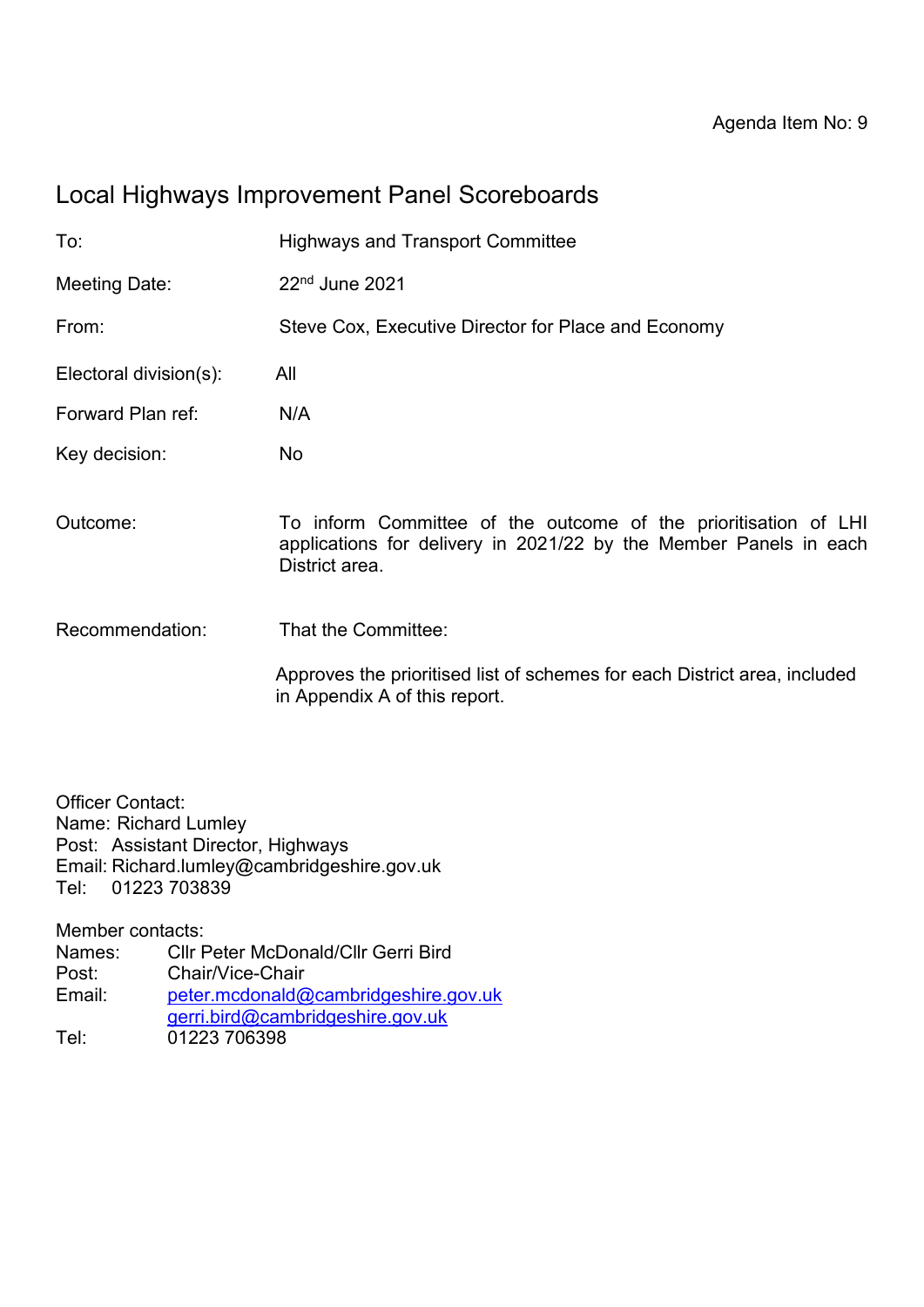## **Background**

- 1.1 The LHI initiative invites community groups to submit an application for funding of up to £15,000, subject to them providing at least 10% of the total cost of the scheme. The schemes are community driven, giving local people a real influence over bringing forward highway improvements in their community that would not normally be prioritised by the Council.
- 1.2 Where applications involve ongoing operational costs such as the cost of power supplies for measures such as zebra crossings, the applicant is expected to meet these costs, or, for some non-standard highway features or equipment, become responsible for the asset itself.
- 1.3 Section 2 of the report outlines the process undertaken to identify the prioritised list of schemes for 2021/22.
- 1.4 Concerns have been raised previously at Highways and Transport Committee relating to the number of schemes that have been carried forward into the following financial year. A new programme for applications is contained in paragraphs 2.12 and 2.13 to address this.

### 2. 2021/22 Local Highway Improvement Schemes

- 2.1 As in previous years, officers have completed feasibility studies with applicants in advance of the panel meetings, in a bid to provide a more consistent stage of development for applications. The benefit of this stage in the process has been evident at panel meetings.
- 2.2 The panel assessment meetings remain a member led process, where applicants are invited to present their proposal. Member Panels have been set up to assess the priorities for funding, based on the available budget for each District/City. Political group leaders appoint members based on current political proportionality.
- 2.3 Panel members have been asked to consider and score applications which will determine how the budget should be allocated. The panels adopted a scoring system assessing four categories; persistent problem, road safety, community improvement and added value. Each category was scored out of 5 and the average across all panel members was then used to rank applications. Panel members were not permitted to score applications in their own division.
- 2.4 The rationale for proposing which applications are delivered is based upon the scoring system and available budget per District area. The scoring criteria is as follows:

Score 0 Fails to deliver any improvement Score 1 Delivers negligible improvement/ aims of the LHI Initiative Score 2 Delivers limited improvement/ aims of the LHI Initiative Score 3 Delivers some improvement/ aims of the LHI Initiative Score 4 Delivers substantial improvement/ aims of the LHI Initiative Score 5 Delivers exceptional improvement/ aims of the LHI Initiative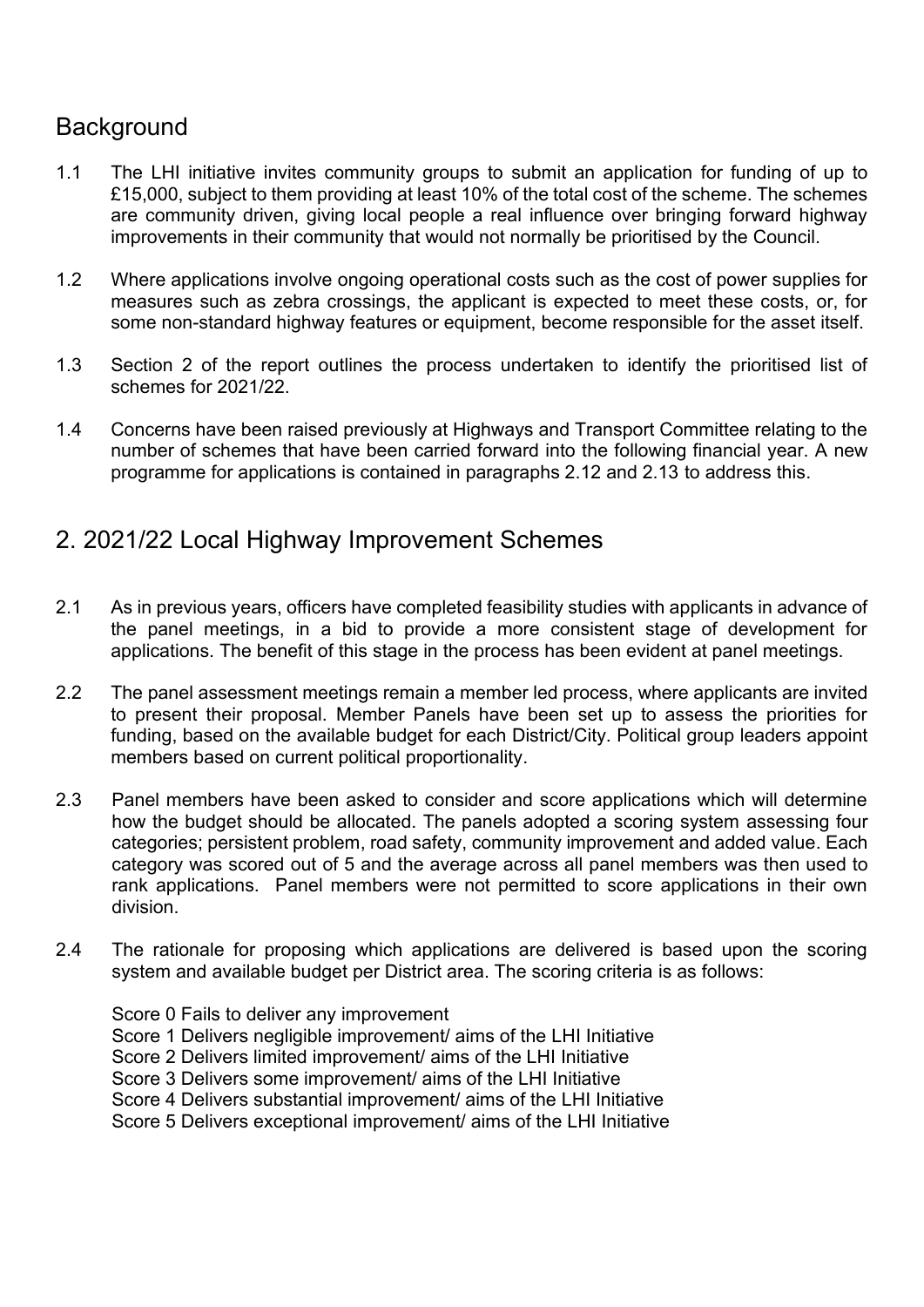- 2.5 It is recommended that no application scoring less than 1 should be implemented, as the scoring indicates that the project delivers negligible improvements/aims of the LHI Initiative.
- 2.6 It is then recommended that projects be approved for delivery, working down from the highest score to the lowest, until the budget for the District area is fully allocated.
- 2.7 Should any applications subsequently prove unfeasible, or the actual cost be less than expected, further applications from the priority list may be allocated funding later in the year.
- 2.8 All estimated project costs now also incorporate the estimated cost of time spent by officers designing, managing, and delivering it. The actual cost of the new feasibility stage, which has recently been completed, has been top sliced from each district area budget before being allocated to applications.
- 2.9 This recharge of both the feasibility and officer project delivery costs was agreed by Highways & Infrastructure Committee in July 2017, to better reflect the actual cost to the authority of delivering the LHI Initiative.
- 2.10 The LHI budget has been allocated to each district area in the same way as in 2020/21 and is therefore as follows:

| <b>District</b>      | <b>Initial Budget</b> | <b>Feasibility</b> | <b>Remaining Available</b><br><b>Budget</b> |
|----------------------|-----------------------|--------------------|---------------------------------------------|
| East Cambridgeshire  | £105,261              | £5,780             | £99,481                                     |
| Fenland              | £128,652              | £5,100             | £123,552                                    |
| Huntingdonshire      | £222,219              | £11,560            | £210,659                                    |
| South Cambridgeshire | £187,128              | £16,660            | £170,468                                    |
| Cambridge City       | £163,740              | £13,260            | £150,480                                    |
| <b>TOTAL</b>         | £807,000              | £52,360            | £754,640                                    |

2.11 The prioritised list of schemes for each district area can be found in Appendix A of this report. Each list also highlights the point at which the budget for each district area is fully allocated to schemes, indicated by a red dashed line.

- 2.12 The new application window for LHIs to be delivered in 2022/23 will be as follows:
	- Application window opens Monday  $30<sup>th</sup>$  June 2021.
	- Application window closes Monday 2<sup>nd</sup> August 2021 at midday.
	- Feasibility studies undertaken August to October 2021
	- Panel meetings December / January 2021/22
	- Report to committee including prioritised list for approval March 2022
- 2.13 This will mean the winter period, January to March 2022, can be used to begin designing schemes for delivery from 1st April 2022, making use of the better, summer weather for delivery, rather than design, although parishes will be made aware at this stage that formal approval hasn't yet been given.
- 3. Alignment with corporate priorities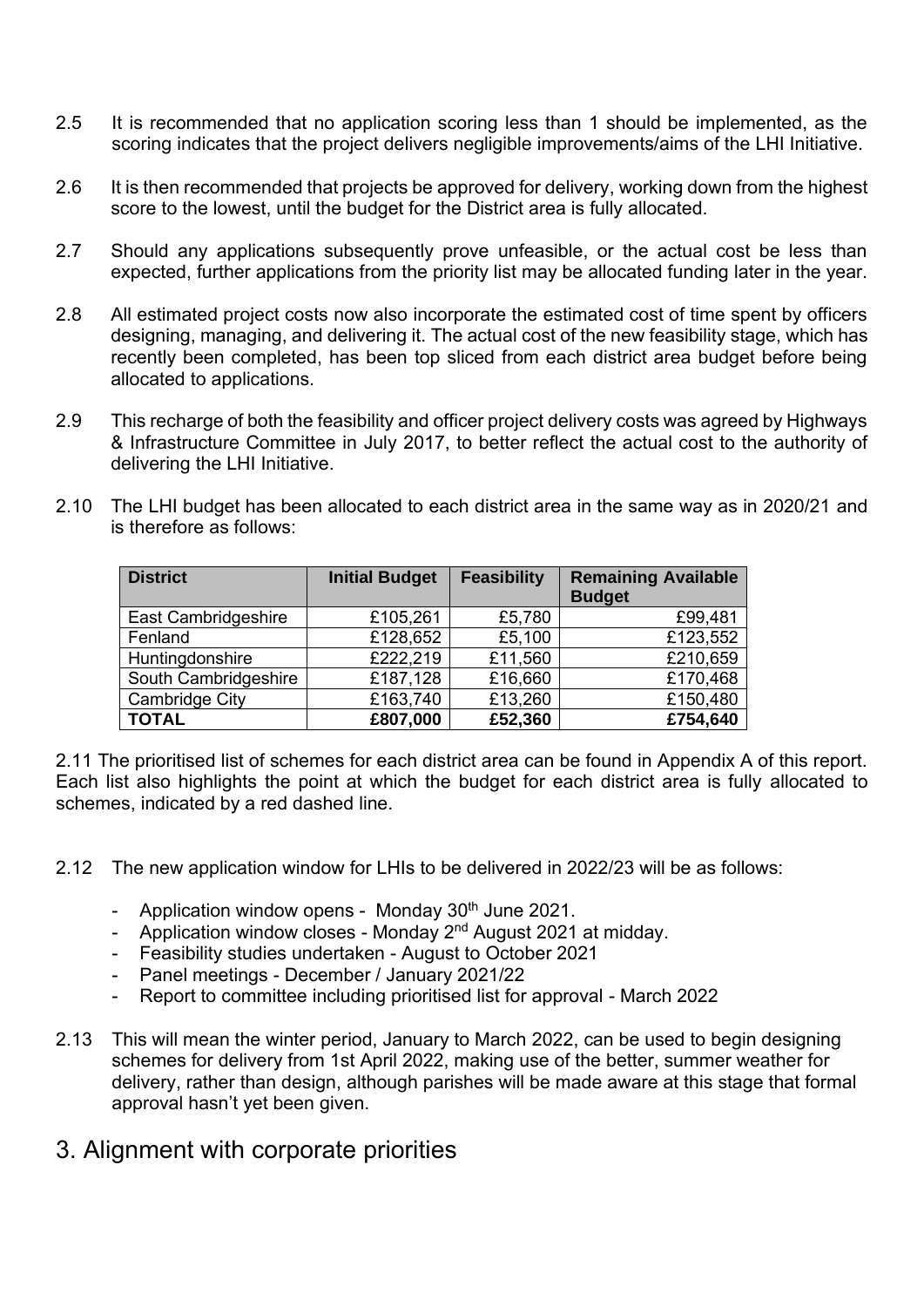- 3.1 Communities at the heart of everything we do
	- Investing in local communities, particularly the issues that are often of greatest local concern, promotes community development and provides benefits to all local residents.
- 3.2 A good quality of life for everyone
	- Many of the schemes that are brought forward have outcomes that improve road safety, particularly for vulnerable users, for example the young, elderly or particular user types, such as pedestrians and cyclists.
- 3.3 Helping our children learn, develop and live life to the full
	- There are no significant implications for this priority.
- 3.4 Cambridgeshire: a well-connected, safe, clean, green environment
	- There are no significant implications for this priority.
- 3.5 Protecting and caring for those who need us
	- There are no significant implications for this priority.

#### 4. Significant Implications

4.1 Resource Implications

 The required resources have been made available to deliver the programme of projects, which will be funded from the Highways capital budget.

4.2 Procurement/Contractual/Council Contract Procedure Rules Implications

There are no significant implications within this category.

4.3 Statutory, Legal and Risk Implications

There are no significant implications within this category.

4.4 Equality and Diversity Implications

The Member-led Panels adopt a consistent scoring system, each prioritising proposals within the district against their district budget (paragraphs 2.3 and 2.10). Many of the schemes will improve road safety for vulnerable users such as the young and elderly. The LHI initiative empowers community groups to bring forward improvements and gives local people a real influence over bringing forward improvements that benefit their local community.

4.5 Engagement and Communications Implications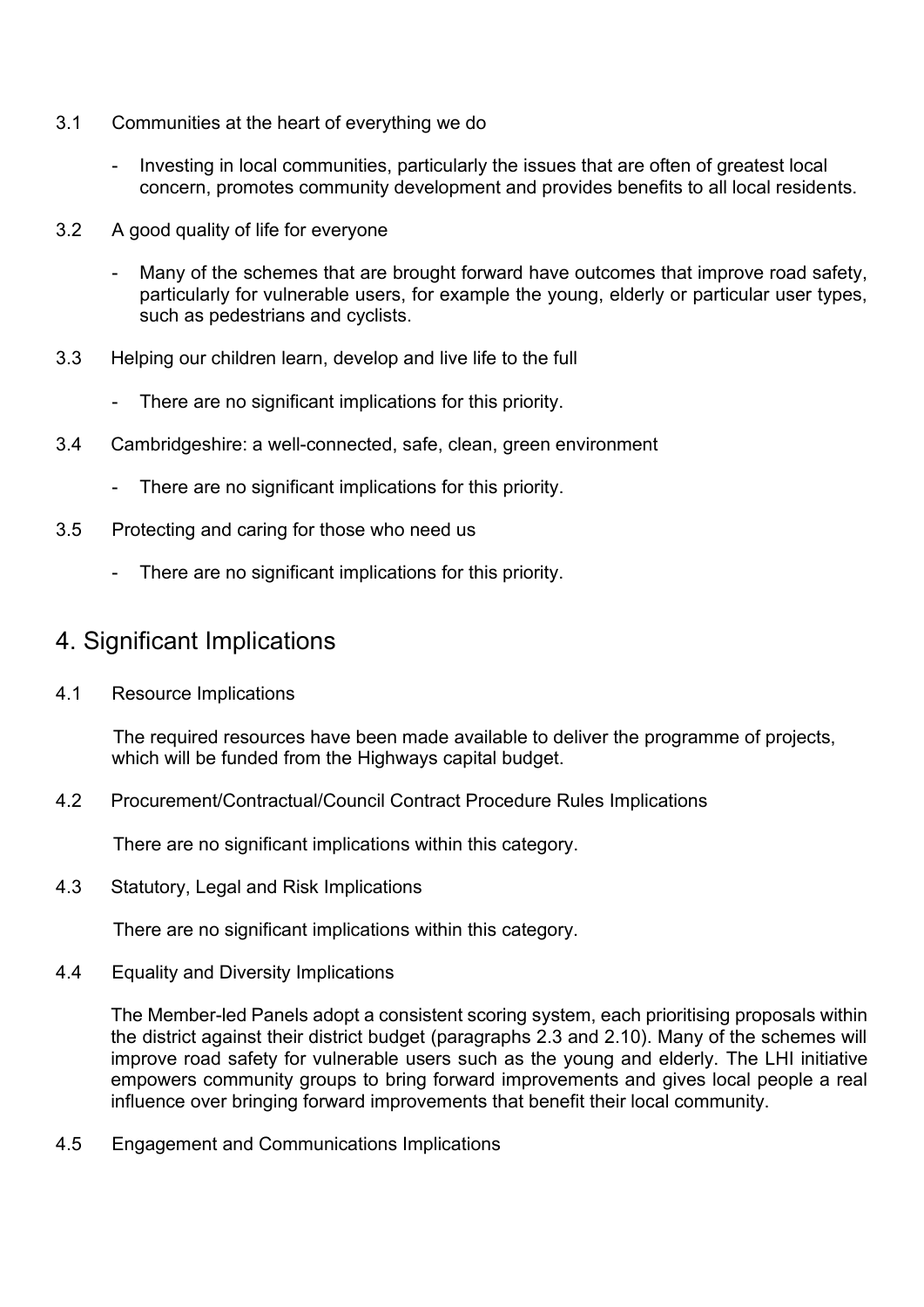Further engagement and consultation will take place on each project as it is developed, in conjunction with the applicant.

4.6 Localism and Local Member Involvement

The LHI initiative gives local people a real influence over highway improvements in their community. The Council will work closely with the successful applicants and local community to help deliver the improvements that have been identified. The Local Member will be a key part of this process and will be involved throughout the development and delivery of each scheme.

4.7 Public Health Implications

The majority of schemes aim to improve road safety, which may subsequently contribute to reducing the risk of accident injuries on the network.

- 4.8 Environment and Climate Change Implications on Priority Areas
- 4.8.1 Implication 1: Energy efficient, low carbon buildings. Positive/neutral/negative Status: neutral Explanation: No positive or negative impacts identified for works listed in the report.
- 4.8.2 Implication 2: Low carbon transport. Positive/neutral/negative Status: neutral Explanation: No positive or negative impacts identified for works listed in the report.
- 4.8.3 Implication 3: Green spaces, peatland, afforestation, habitats and land management. Positive/neutral/negative Status: neutral Explanation: No positive or negative impacts identified for works listed in the report.
- 4.8.4 Implication 4: Waste Management and Tackling Plastic Pollution. Positive/neutral/negative Status: neutral Explanation: No positive or negative impacts identified for works listed in the report.
- 4.8.5 Implication 5: Water use, availability and management: Positive/neutral/negative Status: neutral Explanation: No positive or negative impacts identified for works listed in the report.
- 4.8.6 Implication 6: Air Pollution. Positive/neutral/negative Status: negative Explanation: Potential increases in air pollution as a result of some of the schemes listed in the report, for example those utilising raised or physical features such as speed cushions or chicane features.
- 4.8.7 Implication 7: Resilience of our services and infrastructure and supporting vulnerable people to cope with climate change. Positive/neutral/negative Status: neutral Explanation: No positive or negative impacts identified for works listed in the report.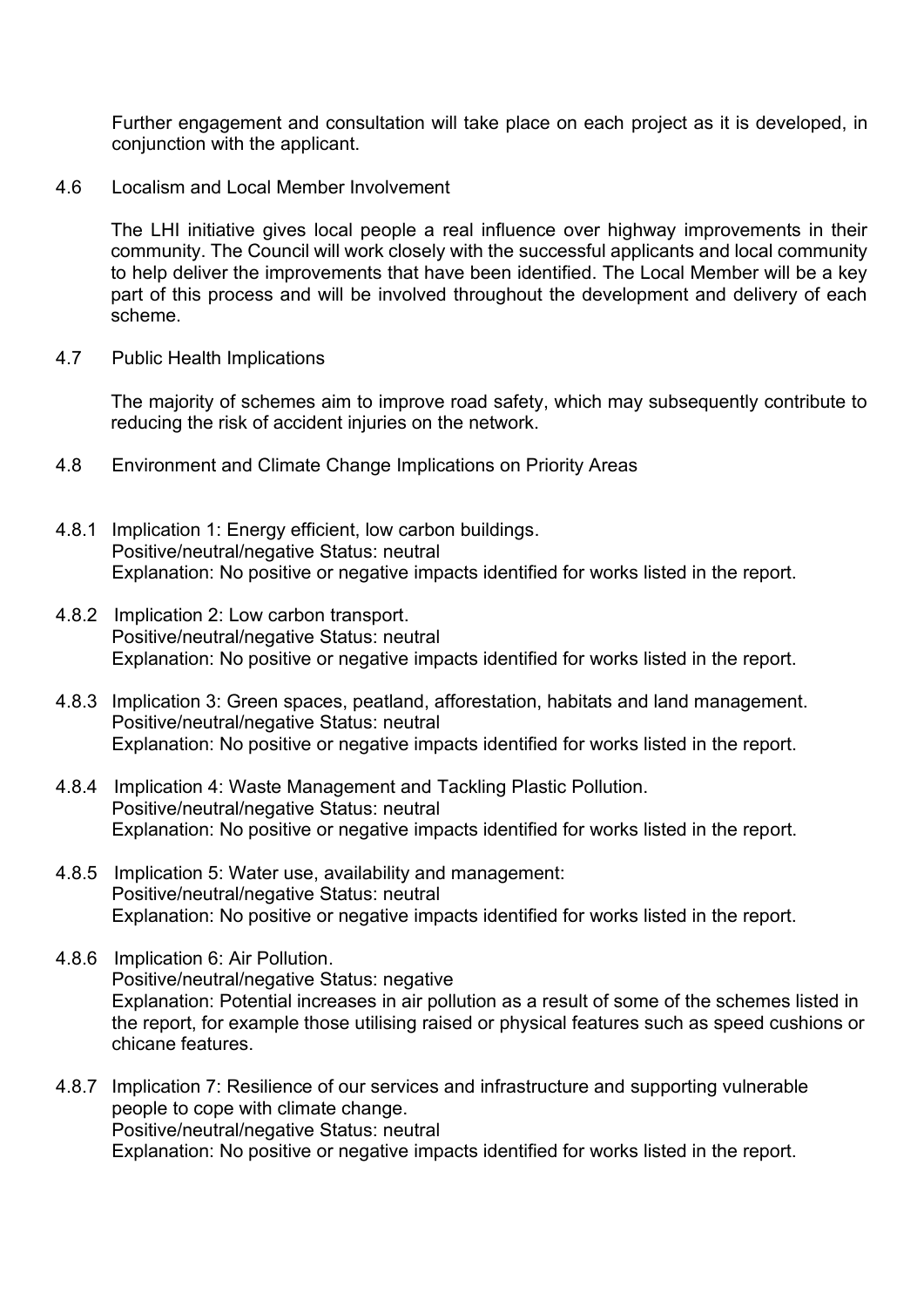**Have the resource implications been cleared by Finance?** Yes Name of Financial Officer: Sarah Heywood

**Have the procurement/contractual/ Council Contract Procedure Rules implications been cleared by the LGSS Head of Procurement?** Yes Name of Officer: Henry Swan

**Has the impact on statutory, legal and risk implications been cleared by the Council's Monitoring Officer or LGSS Law?** Yes Name of Legal Officer: Fiona McMillan

**Have the equality and diversity implications been cleared by your Service Contact?** Yes Name of Officer: Elsa Evans

**Have any engagement and communication implications been cleared by Communications?** Yes Name of Officer: Katy Rogerson

**Have any localism and Local Member involvement issues been cleared by your Service Contact?** Yes Name of Officer: Richard Lumley

**Have any Public Health implications been cleared by Public Health?** Yes Name of Officer: Iain Green

**If a Key decision, have any Environment and Climate Change implications been cleared by the Climate Change Officer?** n/a Name of Officer:

#### 5. Source documents guidance

- 5.1 Source documents
	- Prioritised list of LHI schemes by District area for delivery in 2021/22
	- Individual I HI Panel Member scoresheets

5.2 Location